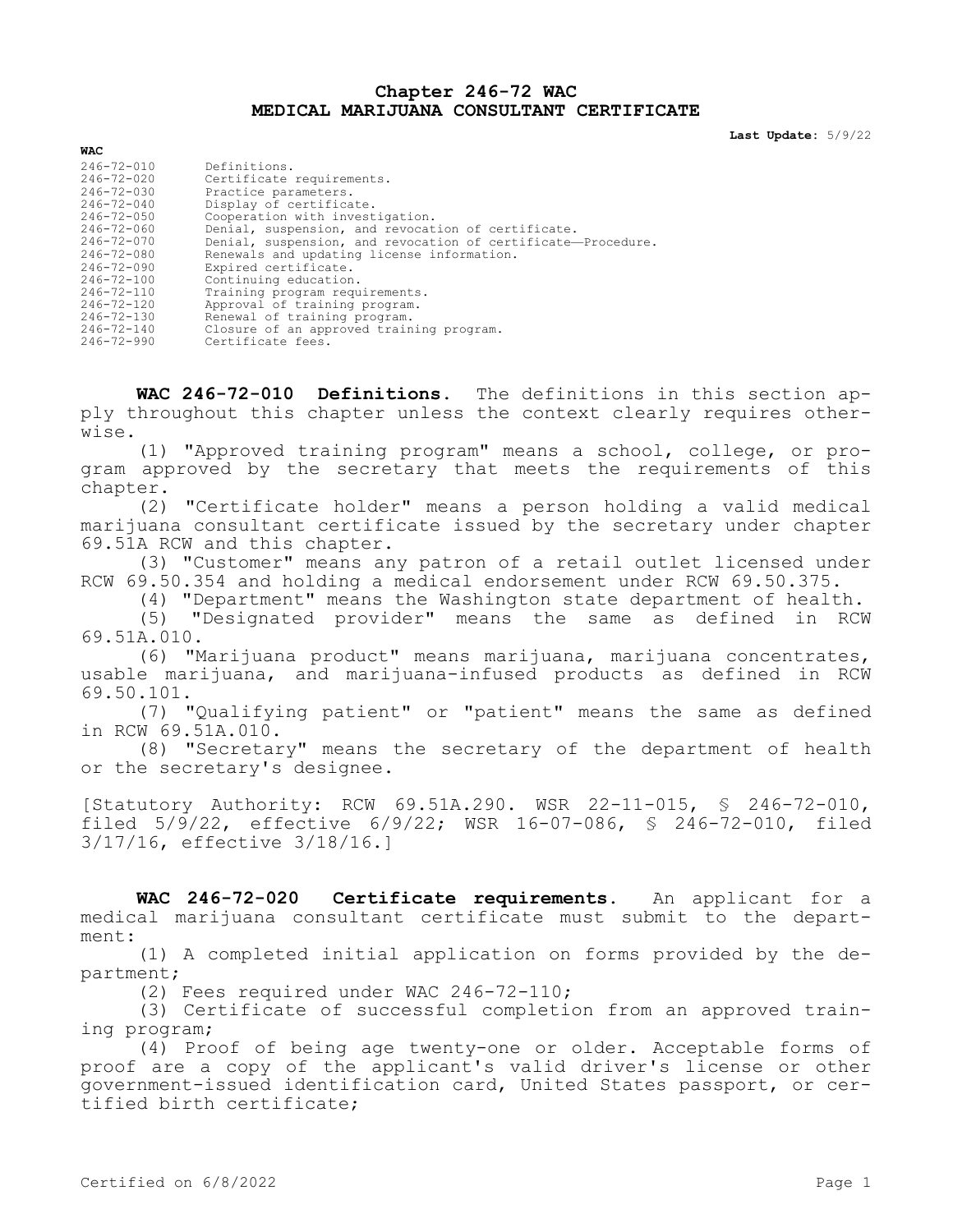(5) Proof of current CPR certification from a course requiring completion of both a written and skills demonstration test; and (6) Any other documentation required by the secretary.

[Statutory Authority: RCW 69.51A.230. WSR 18-07-030, § 246-72-020, filed 3/12/18, effective 4/12/18. Statutory Authority: RCW 69.51A.290. WSR 16-07-086, § 246-72-020, filed 3/17/16, effective 3/18/16.]

**WAC 246-72-030 Practice parameters.** (1) A certificate holder may only provide services when acting in the capacity of an owner, employee, or volunteer of a retail outlet licensed under RCW 69.50.354 and holding a medical endorsement under RCW 69.50.375.

(2) A certificate holder may:

(a) Perform regular job duties and business functions including, but not limited to, assisting a customer with the selection of marijuana product and other items sold at the retail outlet;

(b) Assist a qualifying patient or designated provider with the following:

(i) Selection of marijuana products and other items sold at the retail outlet that may benefit the qualifying patient's terminal or debilitating medical condition;

(ii) Understanding the risks and benefits of marijuana products and other items sold at the retail outlet;

(iii) Understanding the risks and benefits of methods of administration of marijuana products sold at the retail outlet. Whenever practicable, a certificate holder shall encourage methods of administration other than smoking;

(iv) Advice about the safe handling and storage of marijuana products, including strategies to reduce access by minors;

(v) Instruction and demonstration about proper use and application of marijuana products; and

(vi) Processing the medical marijuana authorization form for the purpose of adding the qualifying patient or designated provider to the database according to WAC 246-71-020.

(3) When discussing a marijuana product with a qualifying patient or their designated provider, a certificate holder shall refer to the product using the cannabinoid profile labeling required by the Washington state liquor and cannabis board in addition to the represented strain name.

(4) A certificate holder shall not:

(a) Offer or undertake to diagnose or cure any human or animal disease, ailment, injury, infirmity, deformity, pain, or other condition, physical or mental, real or imaginary, by use of marijuana products or any other means or instrumentality;

(b) Recommend or suggest modification or elimination of any course of treatment that does not involve the medical use of marijuana products;

(c) Solicit or accept any form of remuneration directly or indirectly, overtly or covertly, in cash or any other form in return for recommending a certain product, producer, processor, clinic, or health care practitioner;

(d) Provide medical marijuana consultant services at any location other than at retail outlets licensed under RCW 69.50.354 and holding a medical endorsement under RCW 69.50.375 for which the certificate holder serves as an owner, employee, or volunteer;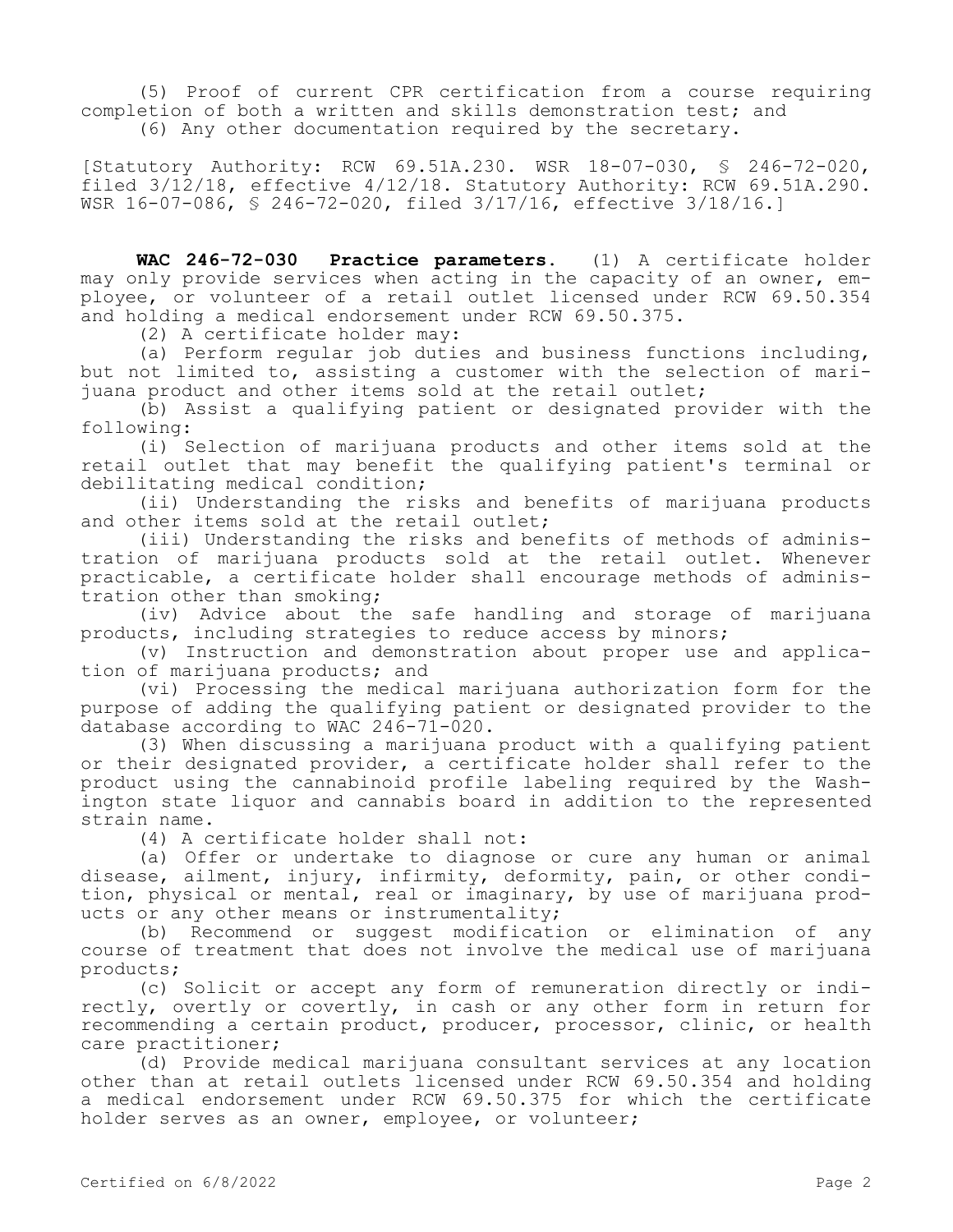(e) Create their own recognition card pursuant to chapter 246-71 WAC;

(f) Provide free samples of a marijuana product to a customer except pursuant to RCW 69.50.375;

(g) Open or allow a customer, including qualifying patients and designated providers to open a marijuana product on the premises; or

(h) Consume or allow a customer, including qualifying patients and designated providers, to consume any marijuana product on the premises.

[Statutory Authority: RCW 69.51A.290. WSR 22-11-015, § 246-72-030, filed 5/9/22, effective 6/9/22. Statutory Authority: RCW 69.51A.230. WSR 18-07-030, § 246-72-030, filed 3/12/18, effective 4/12/18. Statutory Authority: RCW 69.51A.290. WSR 16-07-086, § 246-72-030, filed 3/17/16, effective 3/18/16.]

**WAC 246-72-040 Display of certificate.** (1) A certificate holder shall display his or her certificate in his or her principal place of business in a place and manner visible to customers.

(2) A certificate holder who owns, is employed by, or volunteers at more than one business location shall display a duplicate certificate or an unaltered photocopy of his or her certificate in each business location in a place and manner visible to customers.

[Statutory Authority: RCW 69.51A.230. WSR 18-07-030, § 246-72-040, filed 3/12/18, effective 4/12/18. Statutory Authority: RCW 69.51A.290. WSR 16-07-086, § 246-72-040, filed 3/17/16, effective 3/18/16.]

**WAC 246-72-050 Cooperation with investigation.** (1) The secretary will notify an applicant or credential holder upon receipt of a complaint, except when the notification would impede an effective investigation. Upon request by the secretary, the applicant or credential holder shall submit a written statement about that complaint.

(2) An applicant or certificate holder must produce documents, records, or other items that are within their possession or control within 21 calendar days of service of a request by the secretary. If the 21 calendar day limit results in a hardship upon the applicant or credential holder, they may request, for good cause, an extension not to exceed 30 additional calendar days.

(3) Failure to submit a full and complete written statement explaining the matter contained in a complaint pursuant to subsection (1) of this section or to comply with a request made pursuant to subsection (2) of this section may result in action by the secretary to refuse the application or revoke or suspend the certificate.

[Statutory Authority: RCW 69.51A.290. WSR 22-11-015, § 246-72-050, filed 5/9/22, effective 6/9/22; WSR 16-07-086, § 246-72-050, filed 3/17/16, effective 3/18/16.]

**WAC 246-72-060 Denial, suspension, and revocation of certificate.** The secretary has the power to deny, suspend, or revoke a certificate upon proof that:

(1) The certificate was procured through fraud, misrepresentation, or deceit.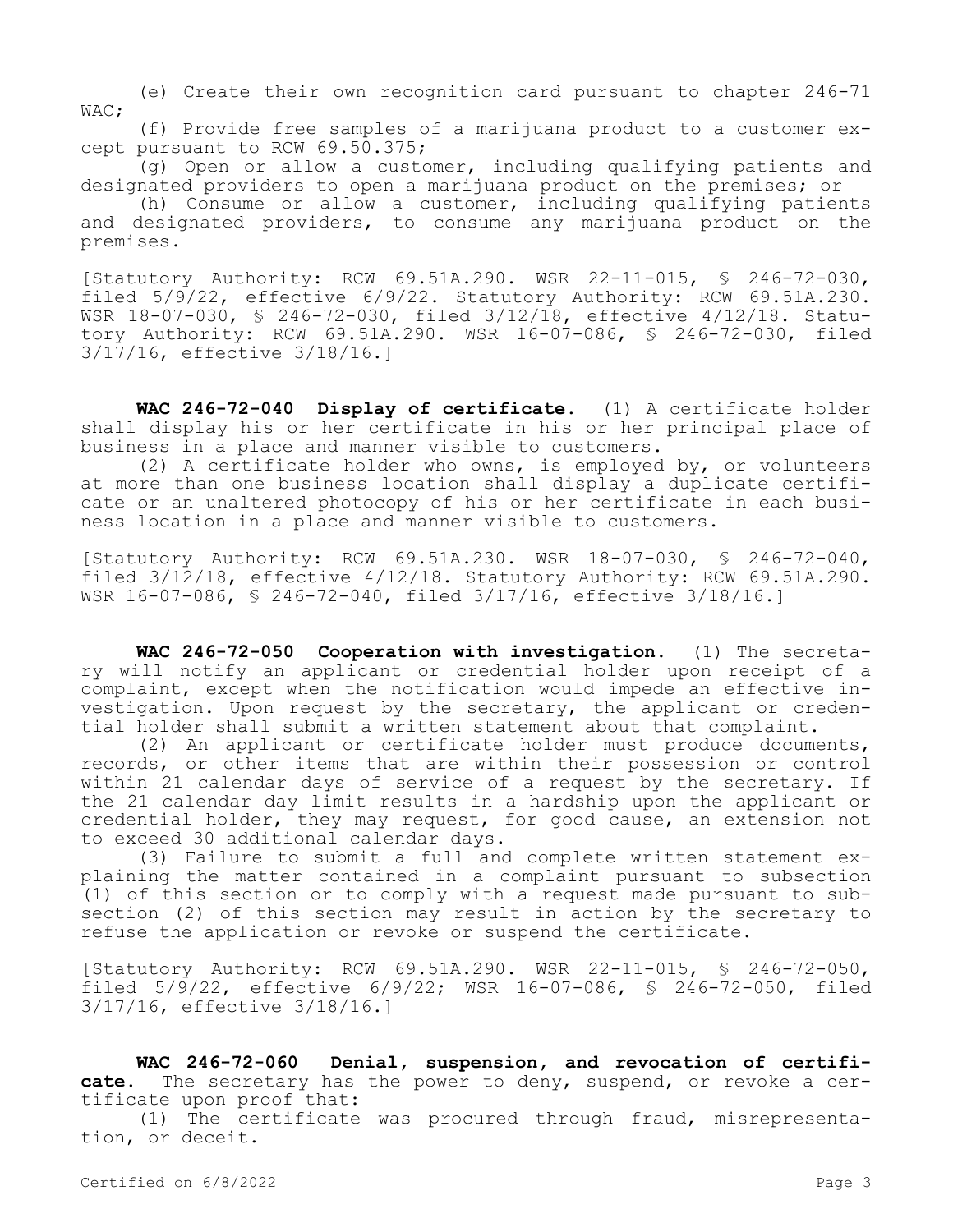(2) The applicant or certificate holder has violated or has permitted any employee or volunteer to violate any of the laws or rules of this state relating to drugs or controlled substances or has been convicted of a felony.

(3) The applicant or certificate holder has violated or has permitted any employee or volunteer to violate any part of chapters 69.50, 69.51A RCW, and 314-55 WAC, or this chapter.

[Statutory Authority: RCW 69.51A.290. WSR 16-07-086, § 246-72-060, filed 3/17/16, effective 3/18/16.]

**WAC 246-72-070 Denial, suspension, and revocation of certificate —Procedure.** (1) The secretary will give written notice of the secretary's denial, suspension, or revocation of a certificate in accordance with RCW 43.70.115, chapters 34.05 RCW and 246-10 WAC.

(2) In any case of denial, suspension, or revocation of a certificate under the provisions of this chapter, the applicant or certificate holder has the right to an adjudicative proceeding and may file a request for an adjudicative proceeding consistent with chapter 246-10 WAC.

(3) A request for an adjudicative proceeding must be in writing, state the basis for contesting the adverse action, include a copy of the adverse notice and be served on and received by the department within twenty-eight days of the applicant's or certificate holder's receipt of the adverse notice. If a request for adjudicative proceeding is not received by the department within twenty-eight days of the date of the applicant's or certificate holder's receipt of the adverse notice, the secretary's decision is final.

[Statutory Authority: RCW 69.51A.290. WSR 16-07-086, § 246-72-070, filed 3/17/16, effective 3/18/16.]

**WAC 246-72-080 Renewals and updating license information.** (1) Certificates must be renewed every year on the certificate holder's birthday. Initial certificates issued within 90 days of the certificate holder's birthday do not expire until the person's next birthday.

(2) Renewals:

(a) Prior to the certificate expiration date, courtesy renewal notices are mailed to the address on file. Certificate holders must return the renewal notice when renewing their credential. Failure to receive a courtesy renewal notice does not relieve or exempt the renewal requirement.

(b) The certificate holder must attest to completion of annual certification requirements, including current CPR certification as outlined in WAC 246-72-020.

(c) Renewal fees are accepted by the department no sooner than 90 days prior to the expiration date.

(3) Duplicate certificate: A certificate holder may obtain a duplicate certificate by submitting a written request to the department and paying the fee as required in WAC 246-72-990.

(4) Name changes: It is the responsibility of each certificate holder to maintain their correct name on file with the department. Requests for name changes must be submitted in writing to the department along with documentation showing the name was legally changed.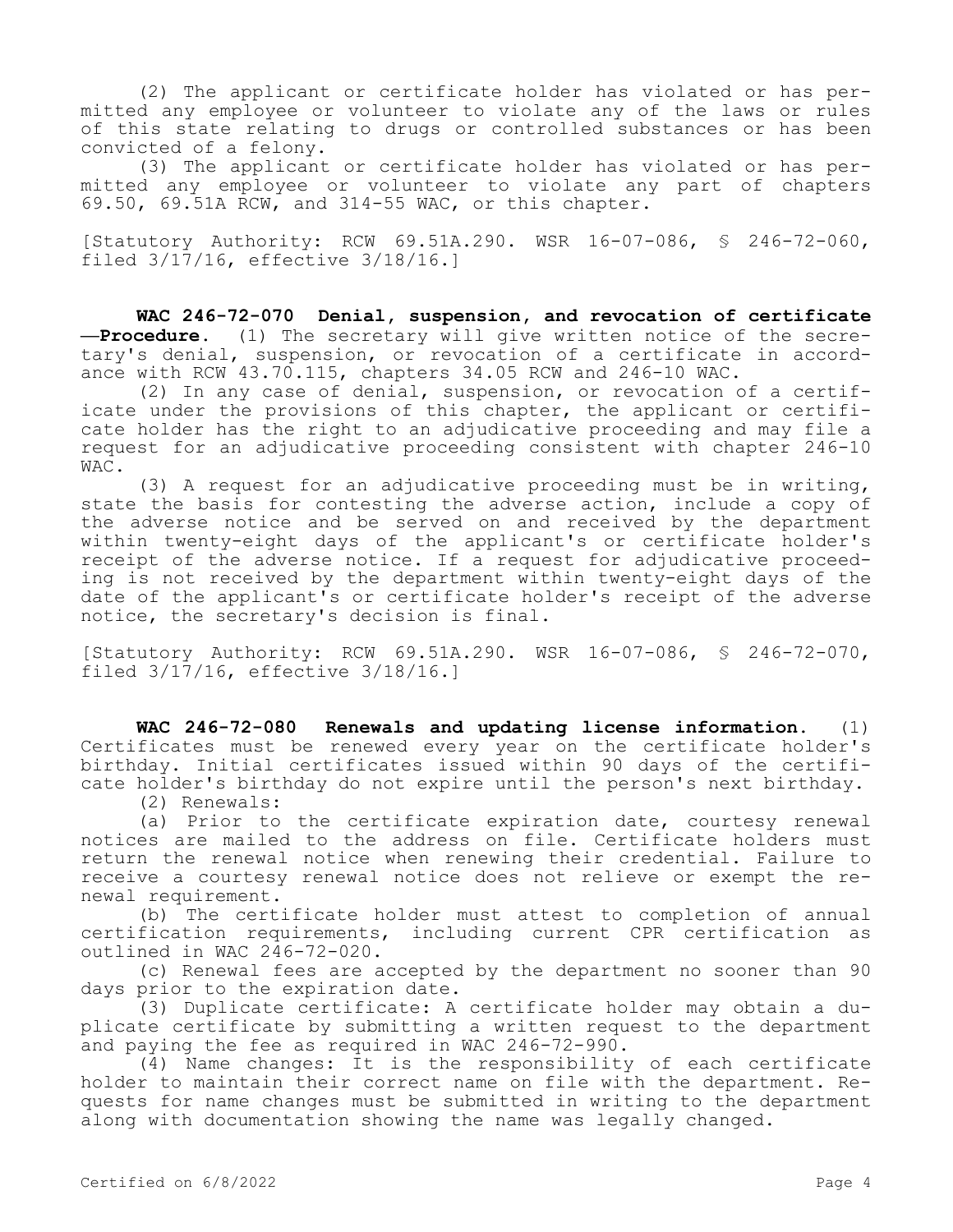(5) Address changes: It is the responsibility of each certificate holder to maintain their current address on file with the department. Requests for address changes must be made in writing. The mailing address on file with the department will be used for mailing of all official matters to the certificate holder.

[Statutory Authority: RCW 69.51A.290. WSR 22-11-015, § 246-72-080, filed 5/9/22, effective 6/9/22. Statutory Authority: RCW 69.51A.230. WSR 18-07-030, § 246-72-080, filed 3/12/18, effective 4/12/18. Statutory Authority: RCW 69.51A.290. WSR 16-07-086, § 246-72-080, filed 3/17/16, effective 3/18/16.]

**WAC 246-72-090 Expired certificate.** (1) A certificate holder may not practice at any time while their certificate is expired. The certificate is expired if the certificate holder does not renew on or before the expiration date. Any renewal that is postmarked or presented to the department after midnight on the expiration date is expired and is subject to a late renewal penalty fee.

(2) If the certificate has been expired for more than three months and less than three years, the certificate holder must:

(a) Complete a late renewal application form;

(b) Pay the renewal fee;

(c) Pay the late renewal penalty fee;

(d) Pay the expired certificate reissuance fee;

(e) If requested by the secretary, provide proof of successful<br>etion of required continuing education as defined in WAC completion of required continuing education as defined in WAC 246-72-100;

(f) Provide proof of current CPR certification as defined in WAC 246-72-020; and

(g) Provide any other documentation required by the secretary.

(3) If the certificate has been expired for three years or more, the certificate holder must:

(a) Complete an initial application form;

(b) Pay the current application fee;

(c) Retake and provide proof of successful completion of a training program approved under WAC 246-72-110 within the prior six months;

(d) Provide proof of current CPR certification; and

(e) Provide any other documentation required by the secretary.

[Statutory Authority: RCW 69.51A.290. WSR 22-11-015, § 246-72-090, filed 5/9/22, effective 6/9/22. Statutory Authority: RCW 69.51A.230. WSR 18-07-030, § 246-72-090, filed 3/12/18, effective 4/12/18. Statutory Authority: RCW 69.51A.290. WSR 16-07-086, § 246-72-090, filed 3/17/16, effective 3/18/16.]

**WAC 246-72-100 Continuing education.** (1) A certificate holder must complete a minimum of 10 hours of continuing education each year in order to renew the certificate.

(2) Two of the 10 hours must be successful completion of a twohour continuing education course offered by the department.

(3) Eight of the 10 continuing education hours may be earned through seminars, lectures, workshops, and professional conferences. Continuing education credits may be earned through in-person, distance learning, or self-study.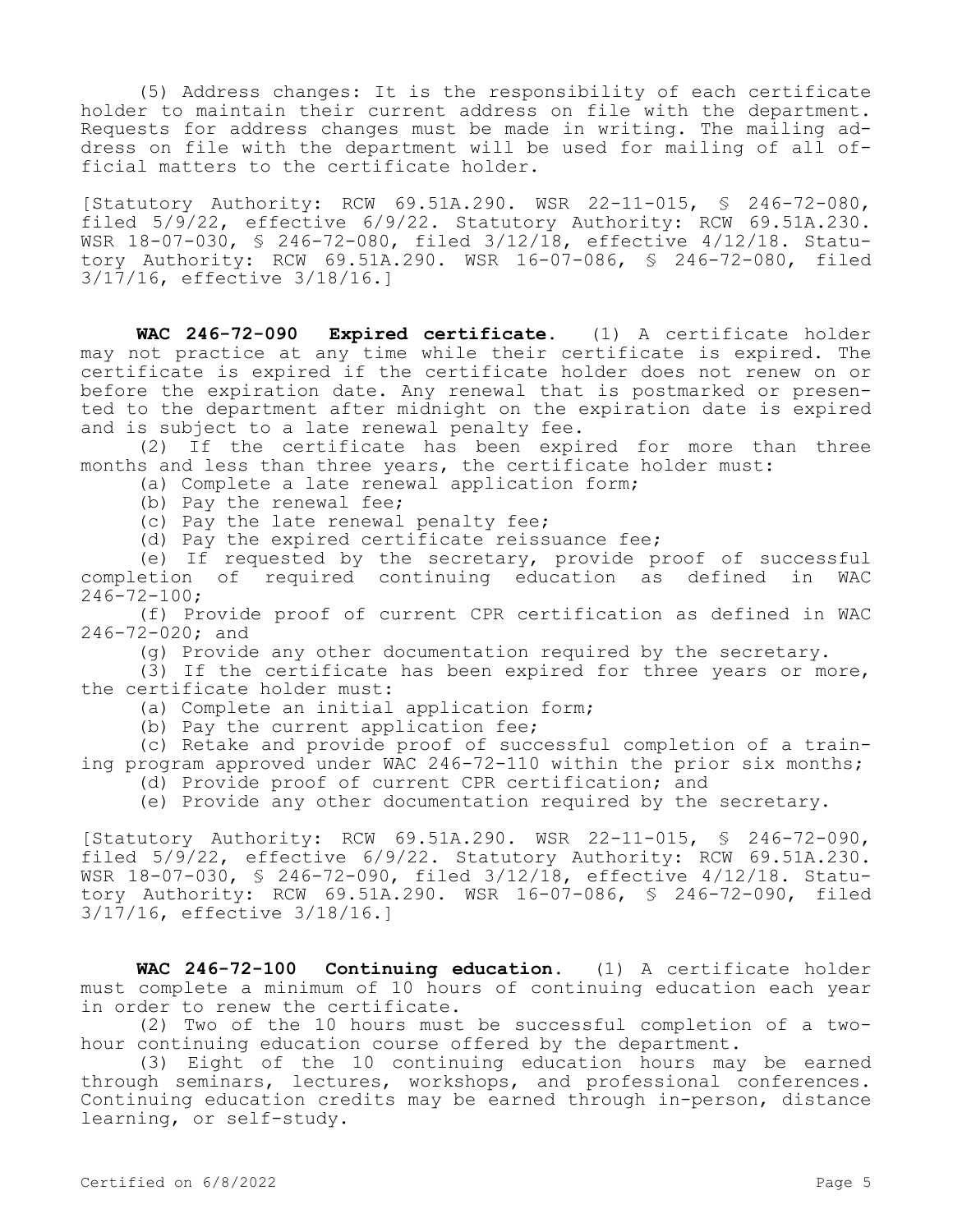(a) Distance learning includes correspondence courses, webinars, audio/video broadcasting, audio/video teleconferencing e-learning, or webcasts.

(b) Self-study includes the use of multimedia devices or the study of books, research materials, marijuana industry tours or other publications. To receive credit for self-study, the credential holder shall draft and provide a one page, single spaced, 12-point font synopsis of what was learned. The time spent writing the synopsis is not reportable. Two hours of credit is allowed per report, and no more than one report may be submitted per reporting period.

(4)(a) Acceptable continuing education topics for the hours required in subsection (3) of this section include:

(i) Washington state laws and rules relating to marijuana;

(ii) Scientific research, studies, or similar information about marijuana;

(iii) Addiction and substance abuse;

(iv) Patient communication skills;

(v) Professional ethics and values;

(vi) Pesticides and chemicals in the context of marijuana agriculture; or

(vii) Qualifying medical conditions.

(b) Continuing education topics may not include:

(i) Business and management courses;

(ii) Health care training unrelated to marijuana; or

(iii) Any topic unrelated to the practice parameters of a medical marijuana consultant.

(5) Continuing education hours may not be carried over from one reporting period to another.

(6) A certificate holder shall provide acceptable documentation of completion of continuing education hours upon request of the secretary or an audit. Acceptable forms of documentation include:

(a) Transcripts;

(b) Certificate of completion;

(c) If applicable for self-study, a type-written essay in accordance with subsection (3)(b) of this section; or

(d) Other formal documentation, which include the following:

(i) Participant's name;

(ii) Course title;

(iii) Course content;

(iv) Date(s) of course;

(v) Course provider's or instructor's name(s); and

(vi) Signature of the program sponsor or course instructor. Distance learning courses and self-study activities outlined in subsection (3)(b) of this section are exempt from the signature requirement.

(7) A certificate holder shall verify compliance by submitting a signed declaration of compliance.

(8) At the secretary's discretion, up to 25 percent of certificate holders may be randomly audited for continuing education compliance after a credential is renewed. If identified for an audit, it is the certificate holder's responsibility to submit documentation of completed continuing education activities at the time of the audit. Failure to comply with the audit documentation request or failure to supply acceptable documentation within 60 days may result in licensing action, up to and including suspension or revocation of the certificate.

(9) A certificate holder must maintain records of continuing education completion for at least four years.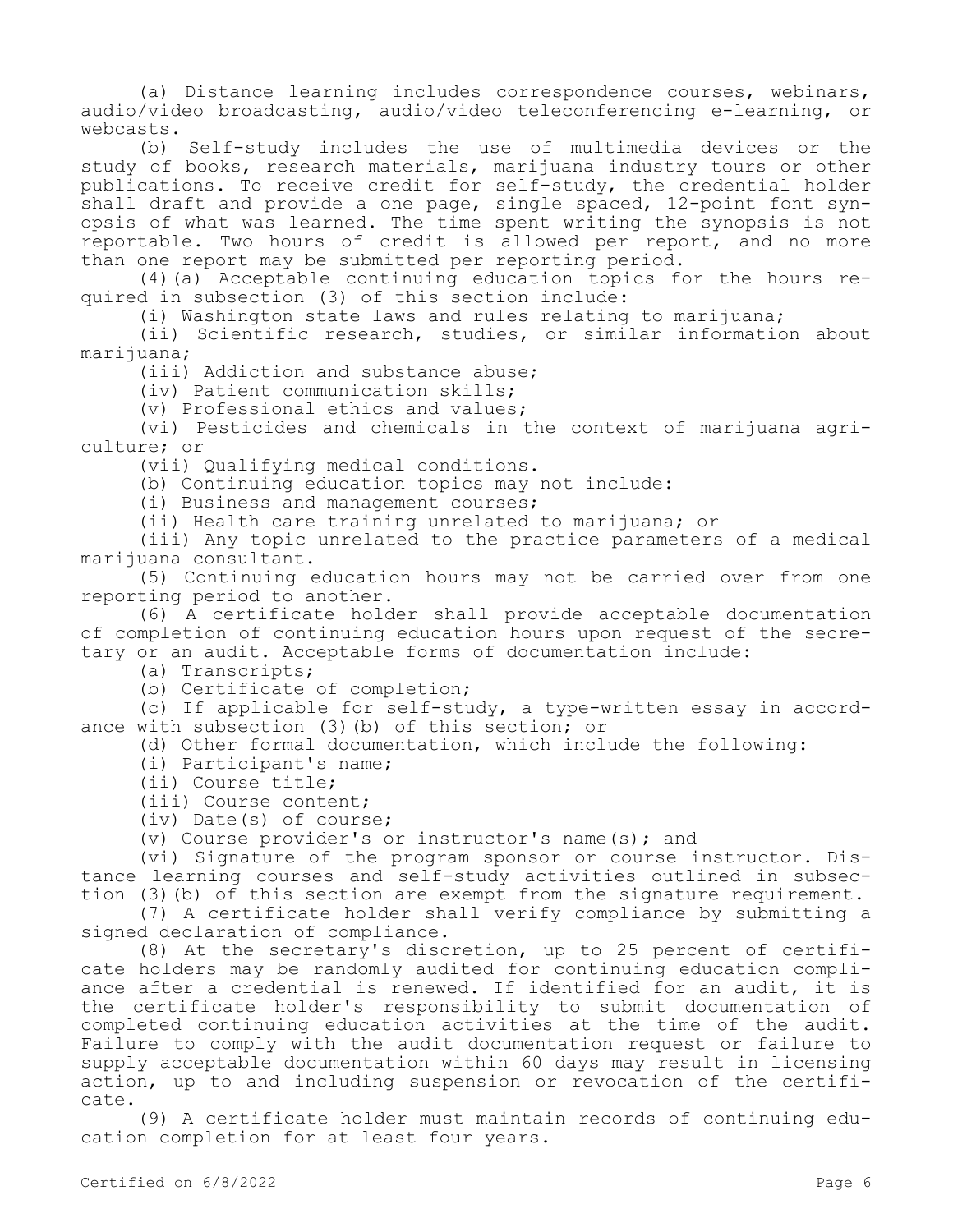[Statutory Authority: RCW 69.51A.290. WSR 22-11-015, § 246-72-100, filed 5/9/22, effective 6/9/22; WSR 16-07-086, § 246-72-100, filed 3/17/16, effective 3/18/16.]

**WAC 246-72-110 Training program requirements.** (1) A training program must include:

(a) A minimum of 20 total instruction hours in the following subjects:

(i) A minimum of five hours of instruction on Washington state laws and rules relating to marijuana to include, but not be limited to, the following topics:

(A) Qualifying patient and designated provider cannabis home grow laws;

(B) Patient and designated provider marijuana purchase and possession limits;

(C) Marijuana product compliance, quality assurance testing, and labeling requirements for recreational and compliant marijuana products, including pesticide labeling as defined under chapter 246-70 WAC;

(D) Pesticide use on cannabis products; and

(E) The medical marijuana authorization process;

(ii) A minimum of two hours on qualifying conditions and the common symptoms of each;

(iii) A minimum of two hours on the short- and long-term positive and negative effects of cannabinoids;

(iv) A minimum of five hours on products that may benefit qualifying patients based on the patient's condition, any potential contraindications and the risks and benefits of various routes of administration;

(v) A minimum of two hours on safe handling of marijuana products, including strategies to reduce access by minors;

(vi) A minimum of two hours on ethics and patient privacy and rights; and

(vii) A minimum of two hours on the risks and warning signs of overuse, abuse and addiction.

(b) An examination comprised of at least five questions for each hour of instruction must be given for each subject. The applicant must pass the examination for each subject with a minimum score of 70 percent. Questions must be randomly selected from a sufficient supply of questions to ensure the validity of the examination. The secretary reserves the right to approve or deny individual questions and answers.

(2) Training may be provided in-person or electronically. If the training is provided electronically, students must have real-time access to the instructor during at least half of the instruction hours for each subject.

(3) Instructors must have demonstrated knowledge and experience related to marijuana and to the subject matter, and hold:

(a) An active license to practice as a health care professional as defined in RCW 69.51A.010(5). A licensee whose credential is placed under a disciplinary order must request review and secretary approval to begin or continue as an instructor for the approved training program;

(b) An active license to practice law in the state of Washington;

(c) A bachelor's degree or higher from an accredited college or university in: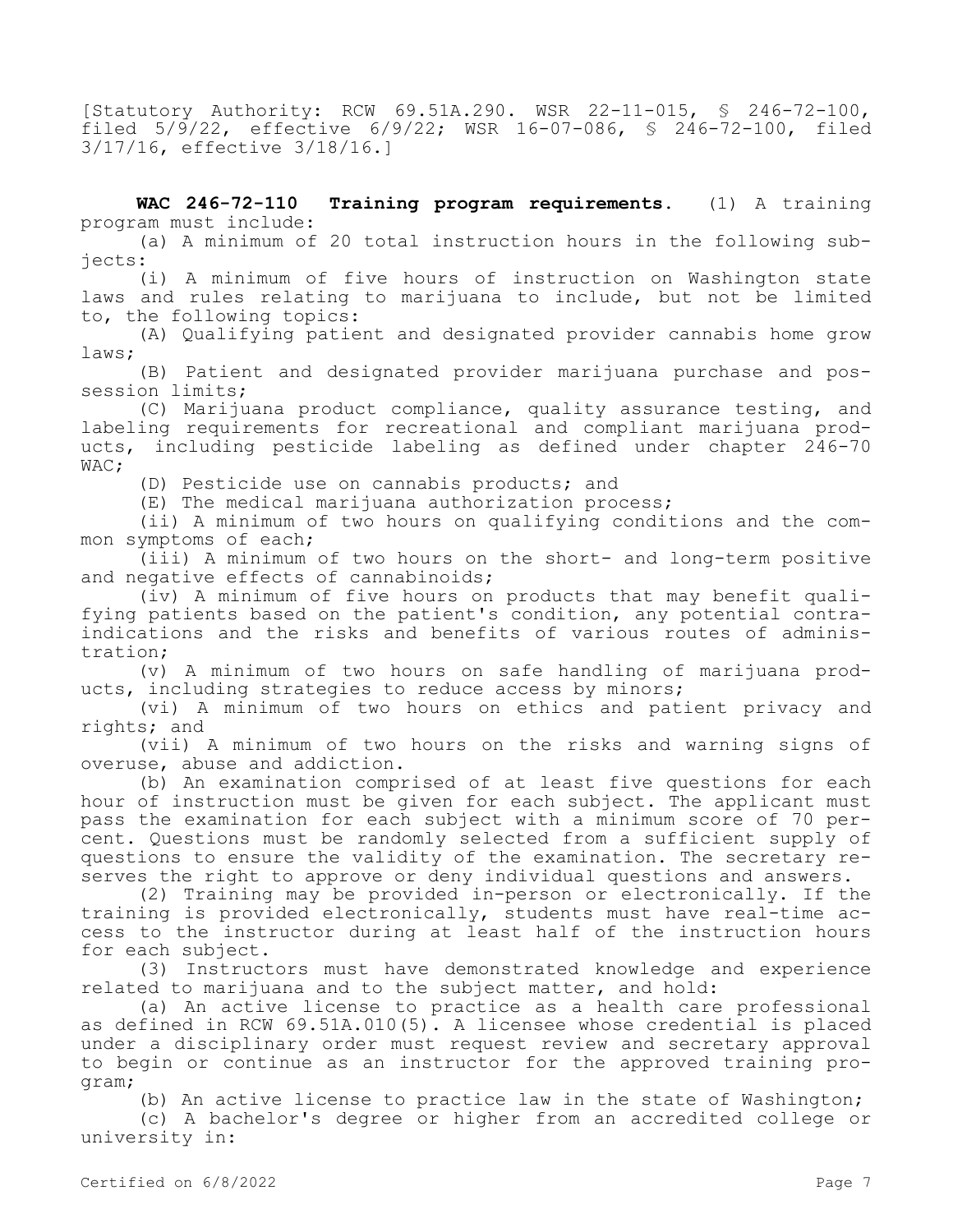(i) Agriculture, botany, or horticulture;

(ii) Nursing, provided the instructor also holds an active license to practice as a registered nurse under chapter 18.79 RCW; or

(iii) Any other discipline, provided the intended instructor also submits a curriculum vitae with a written statement which demonstrates at least seven years of experience in the regulated cannabis industry.

(4) An owner, agent, principal, or instructor of a training program shall not have a direct or indirect financial interest in a marijuana business licensed by the Washington state liquor and cannabis board under chapter 69.50 RCW.

[Statutory Authority: RCW 69.51A.290. WSR 22-11-015, § 246-72-110, filed 5/9/22, effective 6/9/22. Statutory Authority: RCW 69.51A.230. WSR 18-07-030, § 246-72-110, filed 3/12/18, effective 4/12/18. Statutory Authority: RCW 69.51A.290. WSR 16-07-086, § 246-72-110, filed 3/17/16, effective 3/18/16.]

**WAC 246-72-120 Approval of training program.** The secretary will consider for approval any training program which meets the requirements as outlined in this chapter.

(1) The authorized representative of the training program shall request approval on an application provided by the department.

(2) The application for approval of a training program must include, but is not limited to, documentation required by the secretary related to:

(a) Detailed syllabus;

(b) Identification and qualifications of instructors;

(c) Training locations and facilities;

(d) Outline of curriculum plan specifying all subjects, and the length in hours each subject is taught;

(e) Class objectives;

(f) Whether the training will be provided in-person or electronically;

(g) Methods of evaluating the course and instructors by the training program and training participants;

(h) Policies and procedures for maintaining training and testing records; and

(i) A sample of the training program's certificate of successful completion. At minimum, the certificate must contain the following information:

(i) Name and license number of the training program;

(ii) Name of the student; and

(iii) Date the student successfully completed the program.

(3) Any training program that is required to be licensed by private vocational education under chapter 28C.10 RCW or Title 28B RCW, or any other statute, must complete these requirements before being considered by the secretary for approval.

(4) The secretary will evaluate the application and may conduct a site inspection of the training program prior to granting approval.

(5) Upon the evaluation of a complete application, the secretary will grant or deny approval.

(6) If the secretary notifies the training program of the secretary's intent to deny an application, the training program, through its authorized representative, may request an adjudicative proceeding. A request for an adjudicative proceeding must be in writing, state the basis for contesting the adverse action, include a copy of the adverse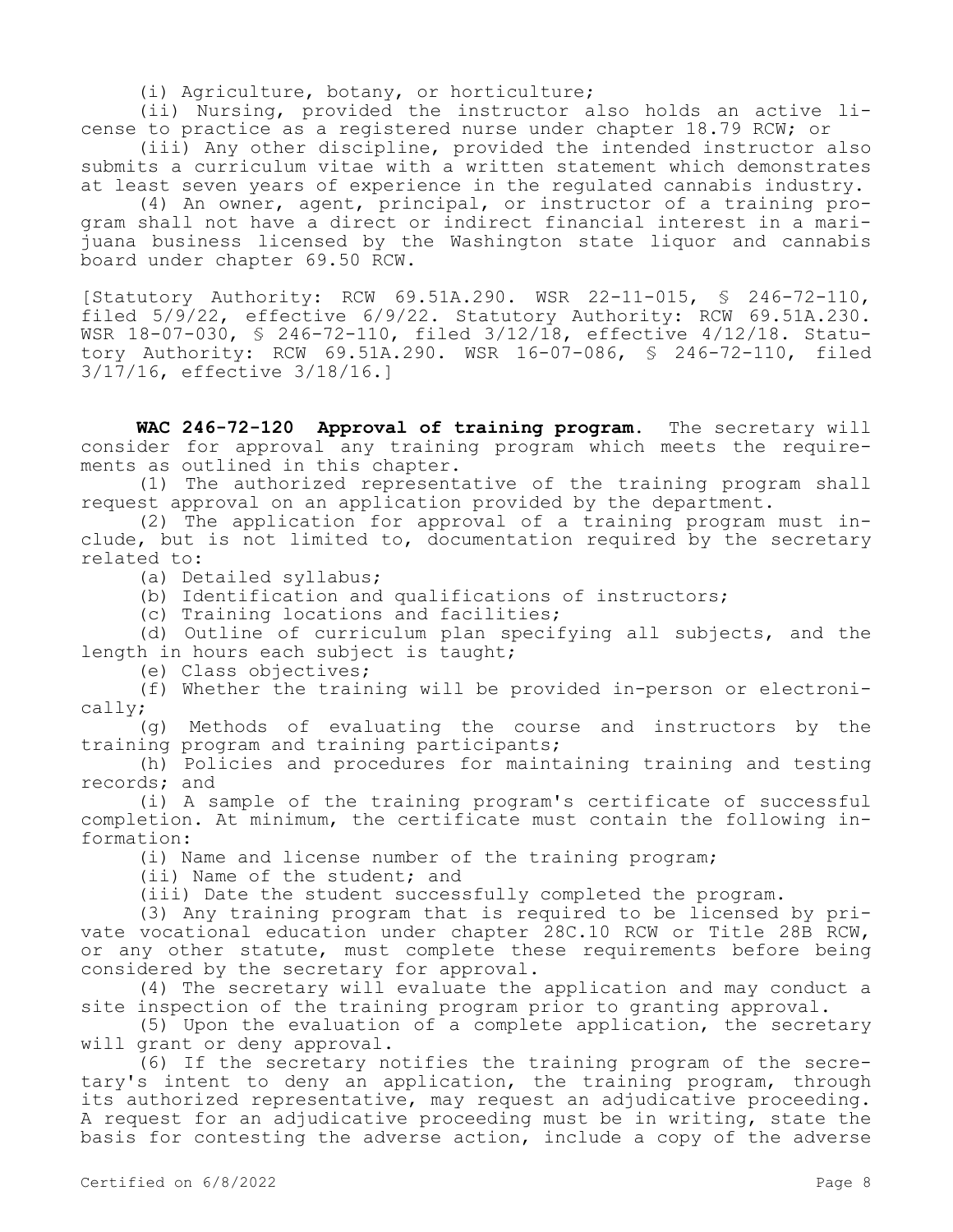notice and be served on and received by the department within 28 days of the applicant's receipt of the adverse notice. The authorized representative of the training program may submit a new application for the secretary's consideration.

(7) Training and testing records must be kept for a minimum of three years. The secretary may audit the records at any time.

(8) The authorized representative of an approved training program shall notify the secretary in writing of all changes with respect to information provided in the application, including changes in instructors or the instructor's credential status, within 30 days of such changes.

(9) The secretary may inspect, audit or review an approved training program at reasonable intervals for compliance or to investigate a complaint. The secretary may withdraw approval if the secretary finds failure to comply with the requirements of statute, administrative rules, or representations in the application.

(10) If the secretary notifies an approved training program of the secretary's intent to revoke approval, the training program, through its authorized representative, may request an adjudicative proceeding. A request for an adjudicative proceeding must be in writing, state the basis for contesting the adverse action, include a copy of the adverse notice and be served on and received by the department within 28 days of the applicant's or license holder's receipt of the adverse notice. If a request for adjudicative proceeding is not received by the department within 28 days of the date of the training program's receipt of the adverse notice, the secretary's decision is final. The authorized representative of the training program must provide proof that the deficiencies which resulted in withdrawal of the secretary's approval have been corrected before requesting reapproval. Training programs seeking reapproval shall follow the requirements outlined in this section.

[Statutory Authority: RCW 69.51A.290. WSR 22-11-015, § 246-72-120, filed 5/9/22, effective 6/9/22. Statutory Authority: RCW 69.51A.230. WSR 18-07-030, § 246-72-120, filed 3/12/18, effective 4/12/18. Statutory Authority: RCW 69.51A.290. WSR 16-07-086, § 246-72-120, filed 3/17/16, effective 3/18/16.]

**WAC 246-72-130 Renewal of training program.** Training programs approved under this chapter must:

(1) Participate in the renewal process established by the department every two years. Failure to renew will result in automatic withdrawal of approval of the program; and

(2) Comply with any changes to this chapter or training standards and guidelines in order to maintain an approved status.

[Statutory Authority: RCW 69.51A.290. WSR 16-07-086, § 246-72-130, filed 3/17/16, effective 3/18/16.]

**WAC 246-72-140 Closure of an approved training program.** When a training program approved under this chapter closes, it shall notify the department in writing, stating the reason and the date of intended closing.